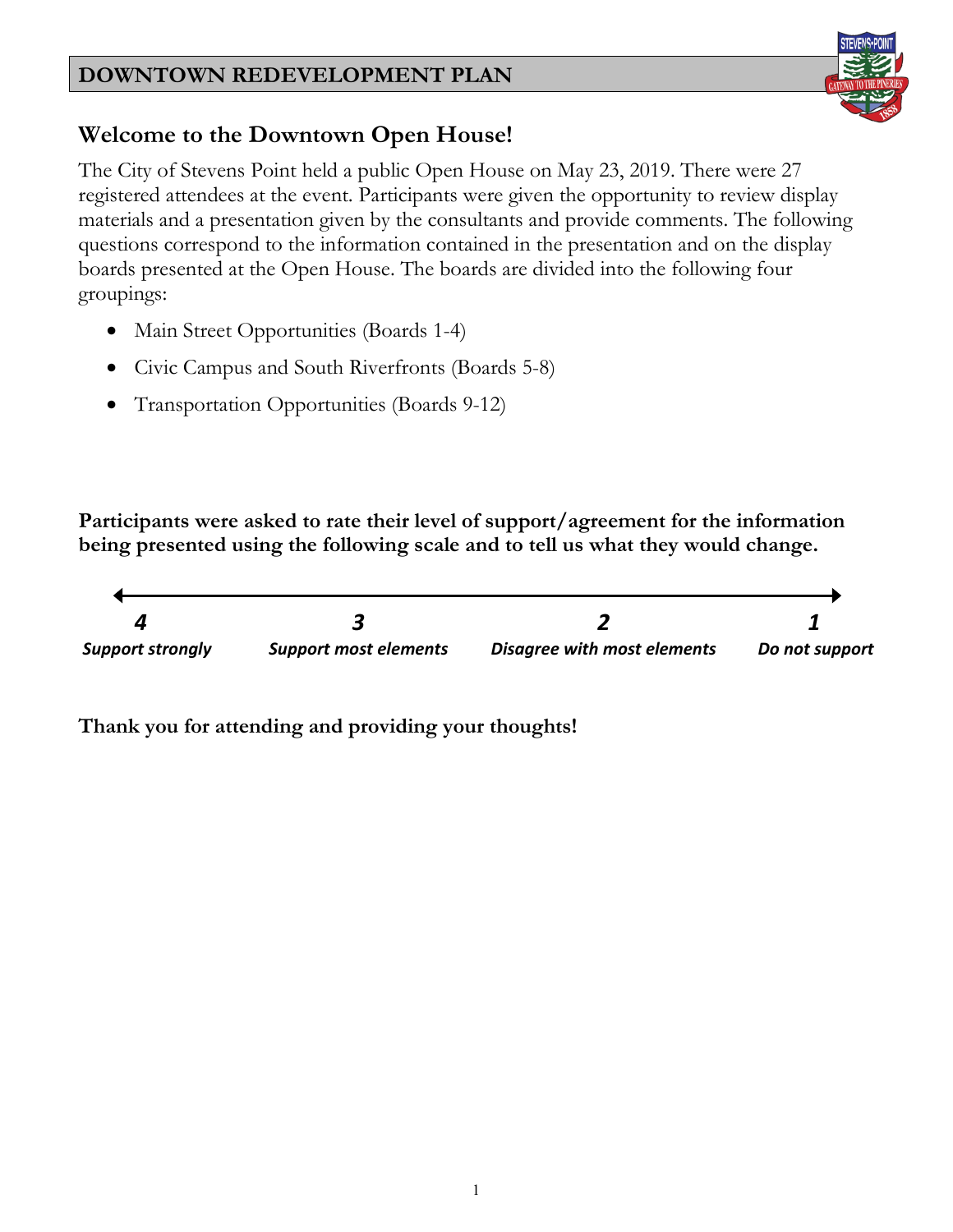

## **MAIN STREET OPPORTUNITIES (BOARDS 1-4)**

The downtown core along Main Street generally is in great shape and expected to remain intact. The primary opportunities, then, are using the redevelopment of the former Shopko site to strengthen the east end of the core and connecting the core to the riverfront, including enhancements to Pfiffner Pioneer Park.

## **Riverfront Connection/West Downtown Opportunities (Board #1)**

|    | 4. Support strongly<br>$\rightarrow$                          | 1. Do Not Support |               |  | <b>Avg</b> |
|----|---------------------------------------------------------------|-------------------|---------------|--|------------|
| A. | Level of support for Redevelopment of WPS Site/Parking Lot.   | 13                | $\mathcal{E}$ |  | 3.56       |
| В. | Level of support for <b>Mosses Creek Daylighting</b> .        | 20                |               |  | 3.95       |
|    | Level of support for Improving the Main Street Crossing.      | 19                |               |  | 3.95       |
| D. | Level of support for "Main Street Extension" - West.          | 14                | 4             |  | 3.78       |
| Е. | Level of support for <b>Rerouting the Green Circle Trail.</b> | 16                | 4             |  | 3.71       |
| F. | Level of support for <b>Connecting to the River</b> .         | 19                |               |  | 3.95       |

What would you add/subtract/change about the **Riverfront Connection/West Downtown Opportunities**?

- WPS needs to have development sooner than later (not 3 years). Do change traffic on Main/ $2<sup>nd</sup>/etc.$ Clark should be 2-ways again too. Right now, it lets people avoid downtown. Support connecting to the river as long as it isn't a boat launch or yearly rental spots like on Franklin.
- Mosses Creek daylighting is one of the most exciting things I've seen proposed in recent years. Creates exciting potential
- Nothing great plan and vision...do it all.
- Possible pedestrian bridge over Water Street?
- Would a pedestrian/bike bridge be feasible at Main Street crossing?
- B. pending EPA grant, etc. could Main Street and Main Street expansion be walk/bike only? No cars? No on-street (Main) parking? It'd be great! Safe! Accessible!
- Kayak business off of Mosses Creek daylighting Rowing on River, non-motor area. Expand Pfiffner Park as much as possible.
- The WPS site has been mentioned as an example of abundant downtown parking and now it's gone?
- WPS/parking lot should be converted to park land. Increased demand for park space with increased housing in the downtown area.
- C. I think this is the most important feature of this target area. Providing a safer and more comfortable crossing of Water St. for the most vulnerable users (pedestrians/bicyclists) will be most effective for improving activity/tourism and should be priority. Since an RRFB can be confusing and only partly effective, it's more important to narrow the travel lanes, provide a pedestrian island, post yield signs for cars to automatically prioritize people over cars, and treat the crosswalk with a mix of brick pavers/artistic designs. A pedestrian table would be effective too as long as its grade is gradual enough not to impede plowing. It would also be a good idea to position a robust transit stop very close to this Main St. crossing along Water. A. & D. Replacing the oversupply of off-street parking with development that doesn't require parking (or only a minimal amount) is critical to the vibrancy of downtown. F. With the activity I already see from visitors parking in the Crosby/M&I/municipal lots and unloading their bikes it's a key indicator that this sit would be an excellent Green Circle Trail "hub" or "trailhead" with a fix-it station, mapping, historical signage/art, to-go maps, etc.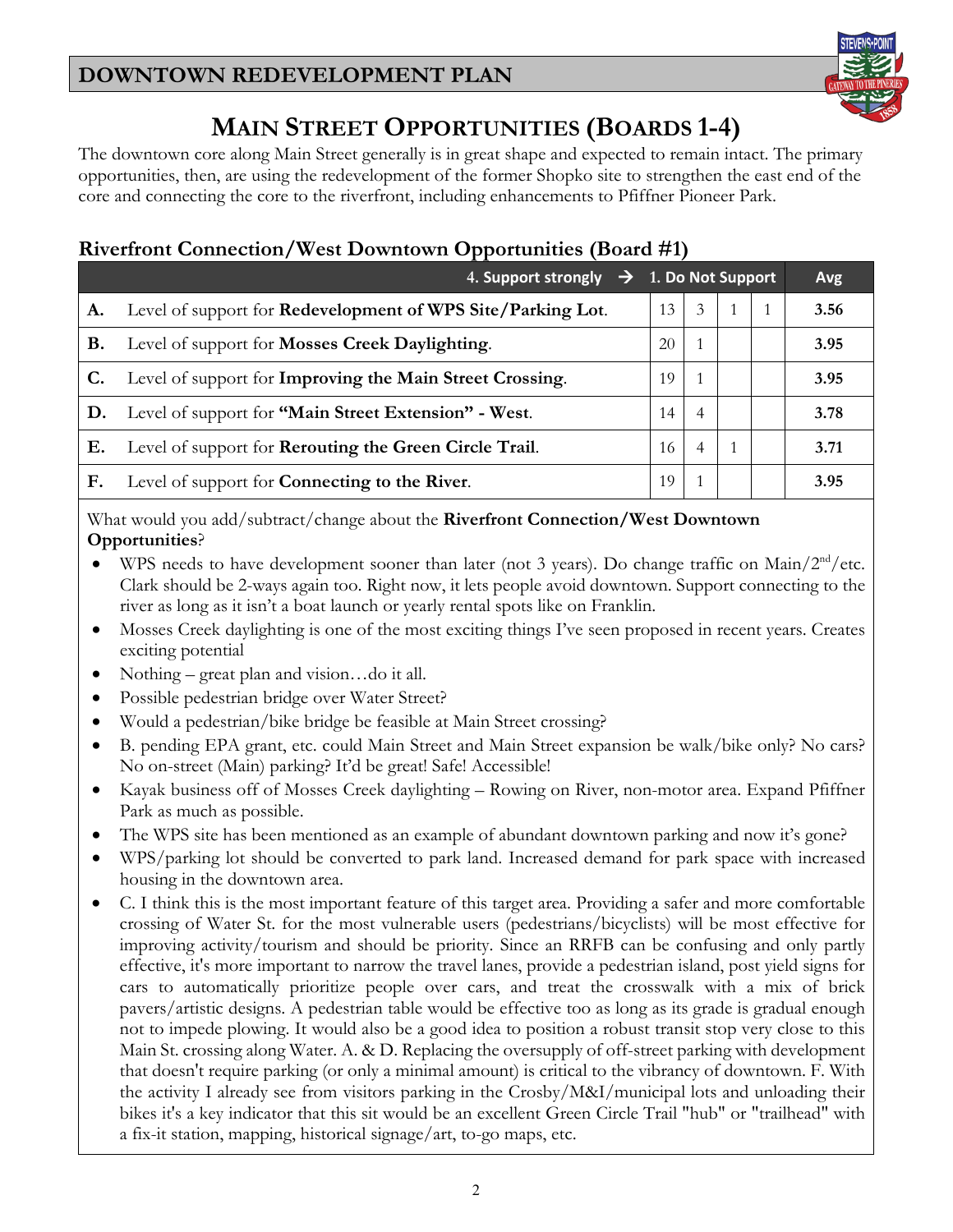## **Riverfront Connection/West Downtown Concept (Board #2)**

The current site of the Chase Bank branch and adjoining riverfront provide an exciting opportunity to create a "destination" that connects Main Street to the river with an attractive promenade and mixed-use redevelopment. The concept is shown in both an overhead and perspective view.

| 4. Support strongly $\rightarrow$ 1. Do Not Support                       |  | Avg. |  |  |                                                                       |
|---------------------------------------------------------------------------|--|------|--|--|-----------------------------------------------------------------------|
| <b>G.</b> Level of support for <b>Riverfront</b> / West Downtown Concept. |  |      |  |  | $\begin{array}{ c c c c c c c c } \hline 1 & 3.70 \hline \end{array}$ |

What would you add/subtract/change about the **Riverfront Connection/West Downtown Concept**?

- Make it a restaurant that closes at 11:00pm like the parks. Don't pave, you wont be able to use it as a skate rink and it takes away green space.
- Chase Bank needs to go! Great place for a hotel or wharf.
- Move the focus on PRTS. This is easy to understand the "Destination location" concept. Vibrant design!!
- A great vision and use of the waterfront into commerce at the Point.
- Love the energy this plan would inherently create.
- It'd be good to connect them, especially without cars.
- The idea of creating year-round activity opportunities around the river is great. Boating, ice skating.
- Too much housing!
- It's good except for the parking lots. The only change I'd recommend is to reduce the off-street parking. Cutting out one of those new lots would actually allow the focus to be on people (pedestrians) instead of cars. Since street parking will become more effectively utilized as the City rides the learning curve, this planned concept's supply of off-street parking makes walking more difficult and reduces the taxable land downtown. There are literally 1,500+ free parking spots within a 1/2 mile of this node. Plus, supplying this much off-street parking right next to the most important (cross walk/downtown connection) is antithetical to its safety. Why induce demand for cars when we should be reducing traffic flow and increasing pedestrian/bicyclist usage? Further, having an off-street parking lot abutting a pedestrian plaza is not a good idea in this area where density is most important. This parking lot concept is a suburb-style corridor model that reminds me of the ever failing strip malls around the country.

#### **Pfiffner Pioneer Park Concept (Board #2)**

Also shown on Board #2 is a concept for improvements to Pfiffner Park, which includes the removal of Crosby Street and enhancements to the Pfiffner and Central Company Buildings to create opportunities for additional, year-round uses for public and private events, such as weddings.

|           | 4. Support strongly<br>$\rightarrow$                                  | 1. Do Not Support |                                                                                                                                                                 |               |   | Avg. |
|-----------|-----------------------------------------------------------------------|-------------------|-----------------------------------------------------------------------------------------------------------------------------------------------------------------|---------------|---|------|
| Н.        | Level of support for Creating a Paved Parking Lot.                    |                   |                                                                                                                                                                 | $^{(1)}$      | 3 | 2.75 |
|           | Level of support for Expanded Use of Pfiffner Building.               | 17                | 3                                                                                                                                                               |               |   | 3.85 |
| J.        | Level of support for Year-round Activity/Recreation Center.           | 17                | 3                                                                                                                                                               |               |   | 3.85 |
| Κ.        | Level of support for <b>Expanded use of Central Company Building.</b> | 10                | 5                                                                                                                                                               | $\mathcal{E}$ |   | 3.39 |
|           | Level of support for Long-term Park Expansion.                        | 15                | 3                                                                                                                                                               |               |   | 3.60 |
| <b>M.</b> | Level of support for Vacating Crosby Avenue.                          | 16                | $\mathcal{D}_{\mathcal{L}}^{\mathcal{L}}(\mathcal{L})=\mathcal{L}_{\mathcal{L}}^{\mathcal{L}}(\mathcal{L})\mathcal{L}_{\mathcal{L}}^{\mathcal{L}}(\mathcal{L})$ |               |   | 3.79 |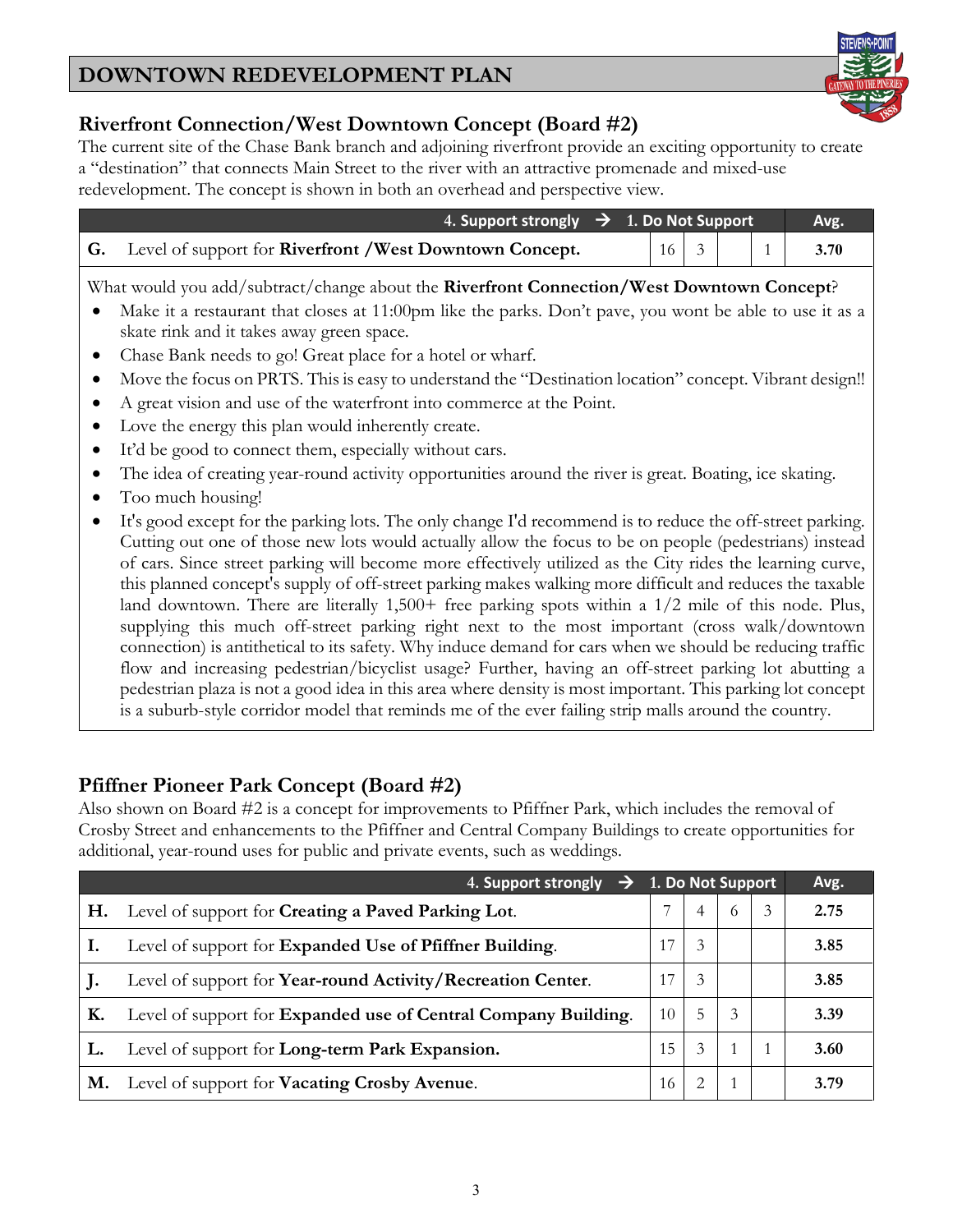

What would you add/subtract/change about the **Pfiffner Pioneer Park Concept**?

- Anything/planning to get people out in Point with year-round activities is great for us as a community. I think to take away housing when you are in turn creating housing is strange. Try to use parking that already exists.
- I. Have two high end or one apartment above. Money to go towards the parks.
- Major revamp of bandshell. Hell, just paint the sucker.
- Nice to see multiple uses for buildings
- All the development would be great and to bring people to the area. Get rid of Crosby!
- H. Less parking/paved spaces.
- Ice rink outside Central County building in winter again outdoor activities are important.
- Usually not a fan of removing residential for parking.
- Larger rec center with ability to host indoor basketball, volleyball, and soccer events bring youth tournament to downtown. Pfiffner building new waterfront restaurant/bar. Provide parking adjacent to event center.
- Access to park internal is limited. No Crosby may clog surrounding streets.
- H. Why not keep the same pervious surface instead of paving (this is better for reducing convection and maintaining better stormwater mitigation)? Paving is an unnecessary expense and adds to the City's infrastructure liability. I think the rest of these goals can be achieved without paving a parking lot.

## **Northeast Gateway/Shopko Block Opportunities (Board #3)**

|    | 4. Support strongly $\rightarrow$ 1. Do Not Support             |    |  | Avg. |
|----|-----------------------------------------------------------------|----|--|------|
| N. | Level of support for <b>Redevelopment of the Shopko Block</b> . | 15 |  | 3.79 |
| O. | Level of support for <b>Enhancing the Transit Hub.</b>          | 14 |  | 3.62 |
| Р. | Level of support for Redevelopment along Briggs Street.         | 12 |  | 3.50 |
| Q. | Level of support for "Main Street" Extension - East.            | 14 |  | 3.65 |

What would you add/subtract/change about the **Northeast Gateway/Shopko Block Opportunities**?

- Keep Main one-way.
- Continue Union Street southward to Main Street. Eliminate Strongs Avenue dogleg all together.
- I like the idea of a parking ramp.
- Have Main Street become the focus going west again. Yes, extend Church Street and close Briggs.
- Watch hidden costs for parking ramps.
- O. especially to include/promote regional transit also.
- Make access to Main Street business easy even in winter.
- N. All of this is good except for the parking ramp concept. Parking management for the downtown should not be based on the SEH parking study since it inadequately presents management level objectives. This parking study failed to recommend action based on the relationship of supply and demand. Instead recommendations were only temporal and took a stab at what might be best practice. Based on the large vacancies of parking in municipal lots during most days an extremely expensive parking ramp is not justified and thus the parking supply should be reduced (not expanded or even maintained). Since all of these concepts point to expecting higher bike/ped demand/usage, then building more off-street parking is the opposite of what should be done. Once parking demand actually becomes an issue then the City can implement performance (dynamic) parking pricing to reduce demand. This then also realizes the goal of people walking more.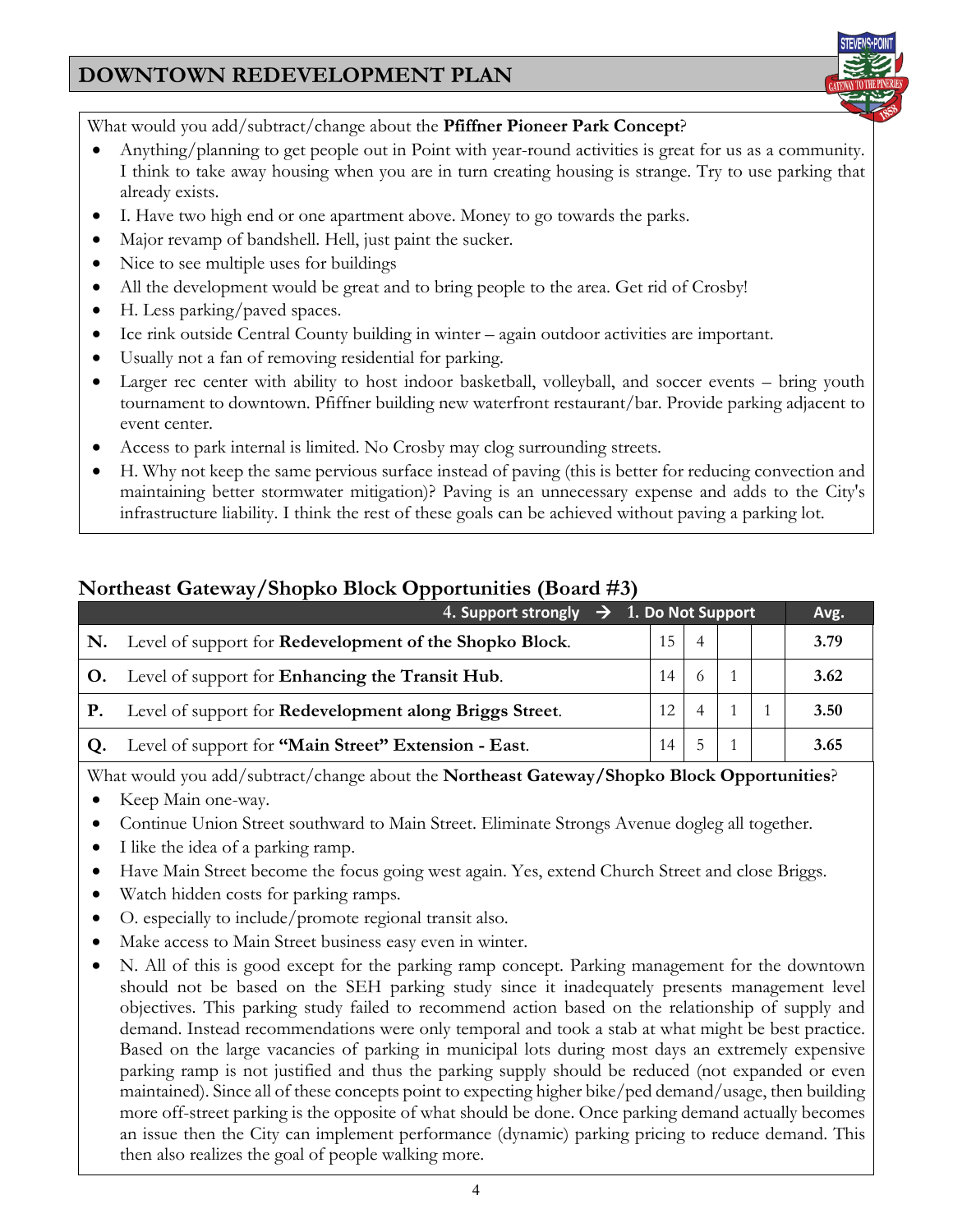#### **Northeast Gateway/Shopko Block Concepts (Board #4)**

The loss of Shopko provides an exciting opportunity for multi-story redevelopment of office and/or residential along Center Point Drive and restoring the 2-3 story character of Main Street across the front of the site while retaining parking in the middle of the block.

| 4. Support strongly $\rightarrow$ 1. Do Not Support |                                                                                                                    |  |  |  |  |      |  |  |
|-----------------------------------------------------|--------------------------------------------------------------------------------------------------------------------|--|--|--|--|------|--|--|
| <b>R.</b>                                           | Level of support for <b>Northeast Gateway/Shopko Block Concept 1.</b> $\begin{bmatrix} 1 & 1 & 10 \end{bmatrix}$ 8 |  |  |  |  | 2.55 |  |  |
|                                                     | Level of support for Northeast Gateway/Shopko Block Concept 2.                                                     |  |  |  |  | 3.14 |  |  |
|                                                     | Level of support for <b>Northeast Gateway/Shopko Block Concept 3.</b> 6 6 6                                        |  |  |  |  | 2.80 |  |  |

What would you add/subtract/change about the **Northeast Gateway/Shopko Block Redevelopment Concepts**?

- Main Street should be the focus, bring people to historic Stevens Point. I like the idea of the parking structure, but not sure of what concept I like better. I feel the roundabout would become the focal point. I do like the green space that it creates.
- Could the roundabout be located where Main and Ceterpoint split to better serve downtown?
- Do condos
- No roundabout, too difficult for pedestrians to cross. Cannot have apartments and parking ramp ½-1 block away. Too dangerous for night walking, winter walking conditions, or for carrying groceries, children, etc. Risk low occupancy without adjacent parking.
- #3, roundabout poses interesting/competing Downtown gateway with the "gateway" I would expect at Main/Clark and Division. Eliminate Strongs Avenue and reconsider this design.
- I really like the parking ramp. I like driving roundabout, but think these could be a frustration for walkers in this place.
- Nothing really works for me since Main Street should be the "main" focus and energy of coming downtown – these options take the energy "around" downtown again, especially Concept #3.
- I like the space that the residential area offers in #2. I like the green space with roundabout option in #3 and opening up Briggs Street - however, it takes focus off Main Street and brings the "gateway" to Centerpoint
- I don't think roundabout encourage pedestrian and bike movement
- The size of the parking structure and appearance would be important. I wouldn't want a massive structure taking the spotlight.
- Feel Centerpoint should continue two-way to at least Division, if not further out.
- Don't like roundabout as biker; also encourages more speed for drivers. Concept 2 more green
- All of these concepts remove what little parking that is available for food hub/farmshed
- What about a space for a regional transit hub? Connecting Stevens Point to other cities.
- Open green space, but possible winter use as well skating in winter? It is only green 6 months, while the rest of time need some place for citizens to walk indoors in winter downtown.
- Concept 2 seems to have better flow.
- S. I gave this concept slightly more support since it had a smaller parking ramp. T. This is the best concept due to the roundabout. However again, there doesn't need to be a parking ramp. If the footprint of the parking ramp was replaced by any other development it would be a good decision for residents and visitors alike. The only reason so many people feel there needs to be more parking is because the City systematically induced demand with parking requirements in the zoning code (continuously building supply) and keeping it free. If supply was reduced and performance pricing initiated, I guarantee demand would go down!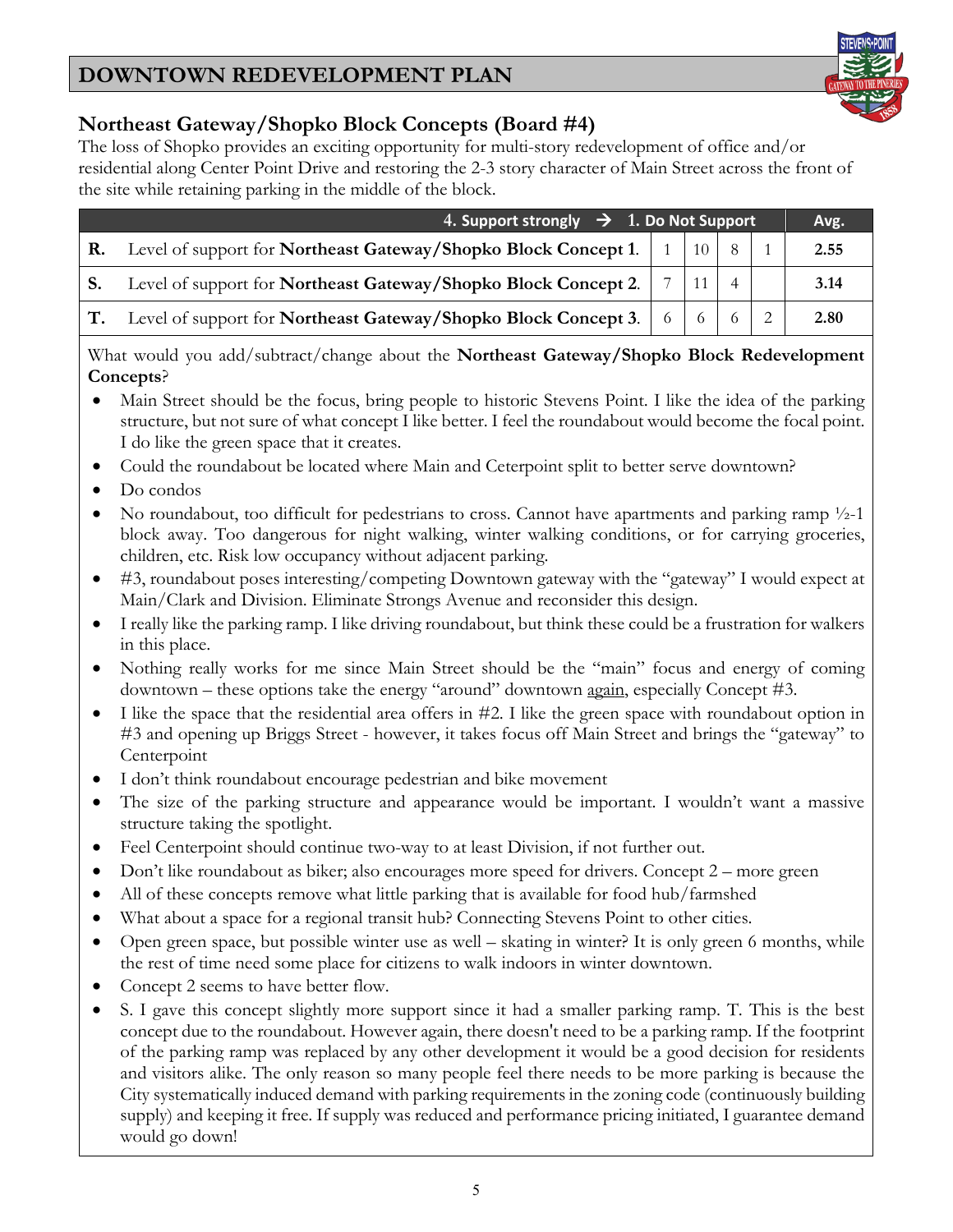

## **CIVIC CAMPUS AND SOUTH RIVERFRONTS (BOARDS 5-8)**

The potential relocation of the County courthouse and administrative offices out of the downtown opens the opportunity for new private office and/or residential redevelopment as well as new public spaces.

## **Civic Campus Opportunities (Board #5)**

The potential relocation of the County courthouse and administrative offices out of the downtown opens the opportunity for new private office and/or residential redevelopment as well as new public spaces.

| 4. Support strongly $\rightarrow$ 1. Do Not Support |                                                                 |                 |    |  |  |      |
|-----------------------------------------------------|-----------------------------------------------------------------|-----------------|----|--|--|------|
| <b>U.</b>                                           | Level of support for <b>Redevelopment of the Weber Block</b> .  |                 |    |  |  | 3.47 |
| V.                                                  | Level of support for <b>Redevelopment of Ellis Street</b> .     |                 |    |  |  | 3.25 |
| W.                                                  | Level of support for Redevelopment of City/County Parking Lot.  | 10 <sup>1</sup> | 5  |  |  | 3.32 |
| <b>X.</b>                                           | Level of support for Redevelopment of the City/County Building. |                 | -3 |  |  | 2.82 |

What would you add/subtract/change about the **Civic Campus Target Area Opportunities**?

- V. City just remarked the lanes and parking for Sentry and now they have moved. Want to see what will happen with building.
- Add single family
- Keep City and County services clustered. Move LEC to an eastern campus.
- Difficult to respond to this board without knowing the future of government use. I strongly believe that City/County should use the same infrastructure supporting only 70,000 with dual campus (two different ones) is a poor use of long term tax dollars.
- Keeping City/County municipal building downtown is important move jail and sheriff department out if reimaging the space – need more info on future of government in small cities.
- Switch the potential plaza with the potential employment
- City and County need to come to agreement before plan for a large portion of this board to proceed
- More campus/less residential use (depending on county/city plans)
- It's important to ensure the City/County is located in a place where everyone (not just people who drive) can access the services and expertise
- Tear down Weber building or remodel into new business space. Bring in a business with housing across the street so people can walk to work. Tear down jail, move it outside of downtown.
- Court house needs to stay downtown. Once that is resolved, then other ideas can be considered.
- I want to express firm support for keeping government services downtown and not relocating county government to the outer edge of the city.
- I don't support the relocation of County courthouse and offices out of downtown, but if this ends up happening: V. Overall, I support developing on top of parking lots to reduce parking supply, build tax base, reduce impermeable surface, and improve aesthetics. Building a parking structure somewhere else (or in this location) is unnecessary to redevelop this site. There is already a massive oversupply of offstreet parking downtown. The recent SEH parking study did not do a good job assessing the massive supply and recommend the need to reduce supply greatly. The City needs to better utilize its streets for street parking. Vacating Ellis Street is also unnecessary and would make walking/biking more difficult. I would think that keeping Ellis non-vacated would be more appealing to a developer for better access and visibility of building, whether it's commercial, mixed use, or otherwise. W. This is a good idea, but I think a higher density style of residential is warranted. X. I think a retrofit and reuse of the building/space is much more sustainable/resilient than demolition to turn into green space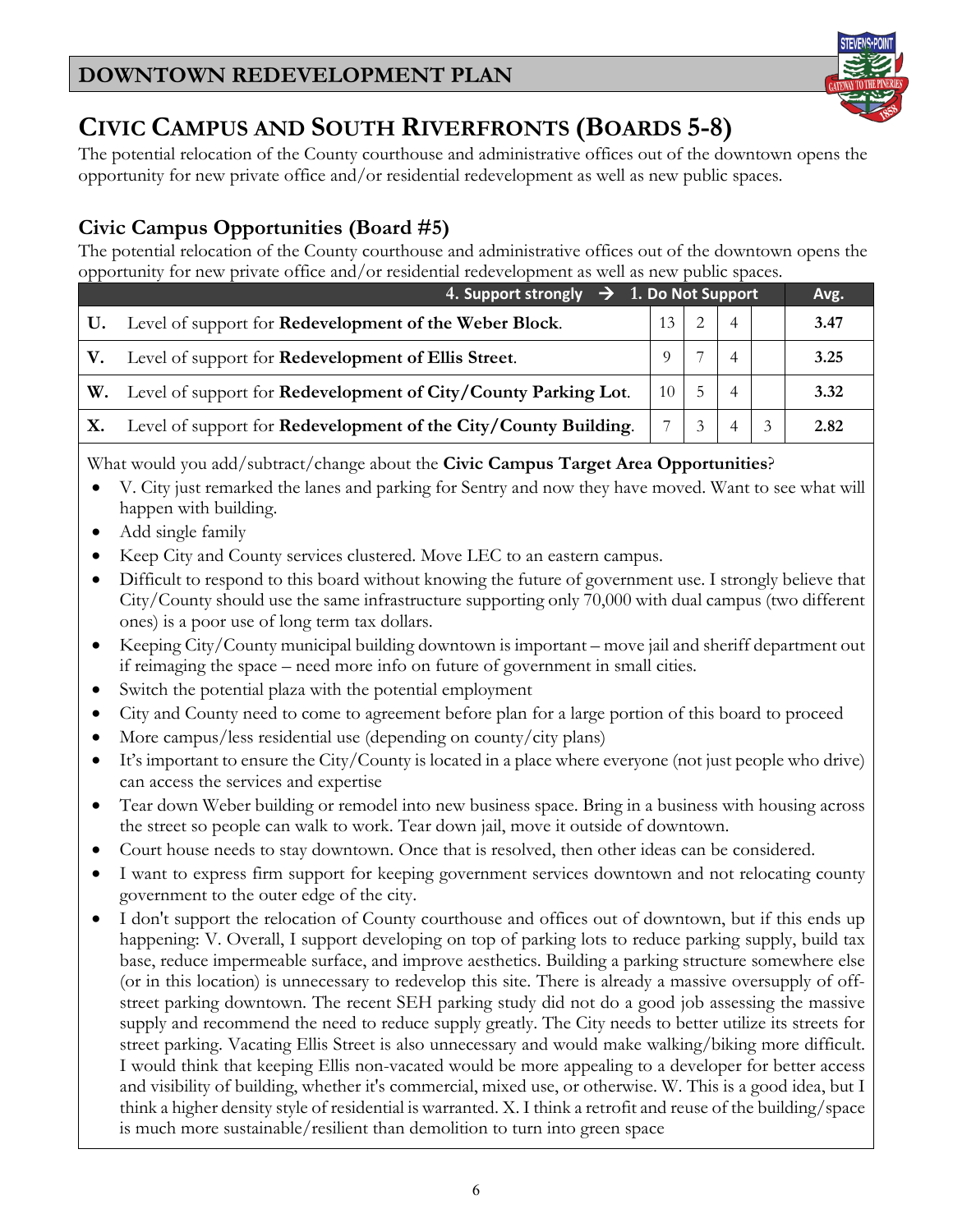#### **South Riverfront Opportunities (Board #6)**

The potential relocation of the County courthouse and administrative offices out of the downtown opens the opportunity for new private office and/or residential redevelopment as well as new public spaces.

| 4. Support strongly $\rightarrow$ 1. Do Not Support                |                 |     |  | Avg. |
|--------------------------------------------------------------------|-----------------|-----|--|------|
| Y. Level of support for Redevelopment of Mixed-use Waterfront.     | 14 <sup>1</sup> |     |  | 3.55 |
| Z. Level of support for Enhancing Green Circle Trail & Waterfront. |                 |     |  | 3.77 |
| AA. Level of support for Redevelopment of South Water Street.      | 12 <sup>1</sup> | -10 |  | 3.55 |

What would you add/subtract/change about the **South Riverfront Opportunities**?

- Parking lots don't need water views.
- Maintain Edgewater Manor. It's already residential waterfront housing.
- Close Water and use the land for development
- May want to reexamine parking by Ruby's not sure if "newness" surge or if this will be a long term thing.
- This area is in need of attention and could highlight entrance to downtown from the west.
- Water Street realignment to  $3<sup>rd</sup>$  sounds interesting. Worth further consideration
- AA. Continue/increase use of elderly housing
- Tear down building north of Paper Mill along Water turn into a park with urban housing opportunities. Build a new senior center double the current size – bring seniors downtown.
- Y. should be highest priority too much blacktop, underused parking lots.
- I would like to see a commitment to enhancing the biodiversity of the riverfront.
- Y. A lot of the success of redeveloping this area is be slowing down Water St. and changing it to a more complete street. Or, it looks like the image suggests vacating and redeveloping on top of Water. This could be good as long as bike/ped connections and safety are improved. Z. With increasing access comes improving pedestrian safety with robust crosswalks and other treatments. AA. I think development on top of the parking lots would be most effective

#### **Western Community Gateway (Board #7)**

Environmental issues associated with past uses of the property on the west side of the river south of West Clark Street have been addressed creating the opportunity for new, riverfront residential development that can serve as an exciting new community gateway and help connect Slomann Park to the river.

| 4. Support strongly $\rightarrow$ 1. Do Not Support                          |                 | Avg. |  |      |
|------------------------------------------------------------------------------|-----------------|------|--|------|
| <b>BB.</b> Level of support for <b>Redevelopment of Riverfront Housing.</b>  | 13              |      |  | 3.50 |
| <b>CC.</b> Level of support for <b>Connecting Slomann Park to the River.</b> | 20 <sup>1</sup> |      |  | 3.83 |
| DD. Level of support for Enhancing the Green Circle Trail.                   | 21              |      |  | 3.91 |

What would you add/subtract/change about the **Western Community Gateway Opportunities**?

- I think it could be reworked in a different way so Slomann ark doesn't bottleneck down to the river.
- Slomann Park doesn't connect to anything important so it may be better served as housing in addition.
- Make safe way to cross river.
- Increased Slomann Park waterfront buffer
- This will be a low use area for a long time, but more green use for the future is good.
- Housing or housing/restaurant, tiny house community
- Possible walking bridge to connect the north and south sides of West Clark Street.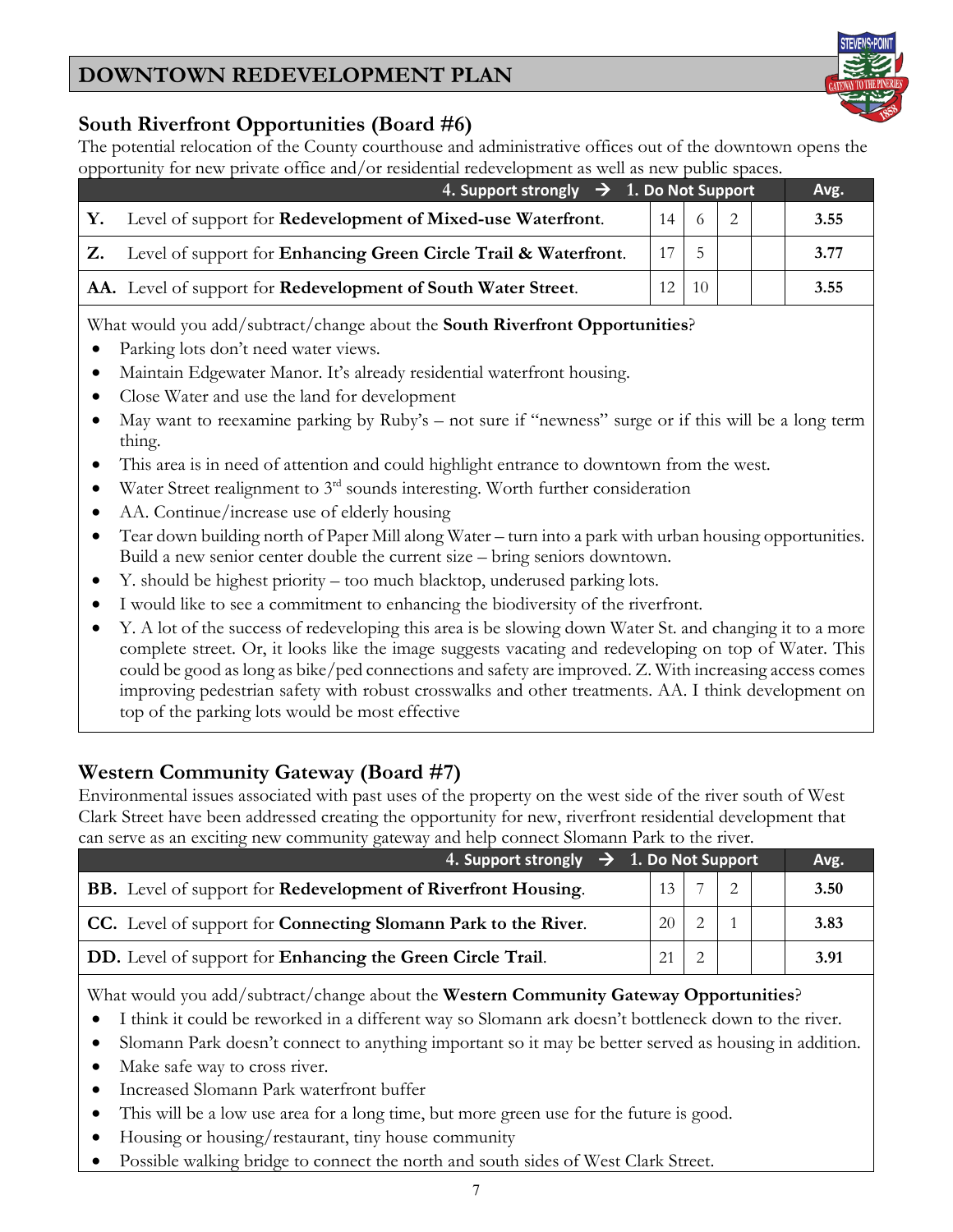

- Community arts building for theater performances. Lots of areas to rest and relax along the river no boat marina – river can't handle tons of boats – too small an area.
- I am not interested in over building of rental units and I see a clear and compelling reason to develop low-income housing to encourage low income families to invest in a home.
- Slomann Park is terribly underused and underdeveloped. Can we add a walkway, or a ballpark, or other ways to encourage people and children to enjoy the park?
- BB. As long as the new buildings don't have any flood risk, I'm for housing infill here.

## **Civic Campus and South Riverfronts Concepts (Board #8)**

| 4. Support strongly $\rightarrow$ 1. Do Not Support                                                                                                                                                                                                                                                                                                                                                                                                                                                                                                                                                     |    |   |   |   | Avg. |  |  |  |  |
|---------------------------------------------------------------------------------------------------------------------------------------------------------------------------------------------------------------------------------------------------------------------------------------------------------------------------------------------------------------------------------------------------------------------------------------------------------------------------------------------------------------------------------------------------------------------------------------------------------|----|---|---|---|------|--|--|--|--|
| EE. Level of support for Civic Campus Concept.                                                                                                                                                                                                                                                                                                                                                                                                                                                                                                                                                          | 9  | 6 | 1 | 1 | 3.35 |  |  |  |  |
| What would you add/subtract/change about the Civic Campus Concept?<br>If Sentry re-rents to office space needs – as they are considering – where will the employees park if plaza                                                                                                                                                                                                                                                                                                                                                                                                                       |    |   |   |   |      |  |  |  |  |
| goes in?<br>Raze LEC and redevelop as homes. Build courthouse next to Annex. City and County services within<br>walking distance.                                                                                                                                                                                                                                                                                                                                                                                                                                                                       |    |   |   |   |      |  |  |  |  |
| Law enforcement center needs to go away – connect this area with downtown<br>$\bullet$                                                                                                                                                                                                                                                                                                                                                                                                                                                                                                                  |    |   |   |   |      |  |  |  |  |
| Interesting to add some green space between civic spaces to enhance beauty of it.<br>$\bullet$<br>Yes, put City/County together – move sheriff out of city, but keep City/County offices downtown.                                                                                                                                                                                                                                                                                                                                                                                                      |    |   |   |   |      |  |  |  |  |
| Need more info - don't feel informed enough to sway a vote. I believe City and County should stay<br>$\bullet$<br>together to not gut our downtown.                                                                                                                                                                                                                                                                                                                                                                                                                                                     |    |   |   |   |      |  |  |  |  |
| Relocate jail as well as County building                                                                                                                                                                                                                                                                                                                                                                                                                                                                                                                                                                |    |   |   |   |      |  |  |  |  |
| Not sure where civic offices would be located with new plan.<br>I think this decision needs to be based on serving the community (county and city) more than hopes for<br>$\bullet$<br>bringing in new things. If the City/County otherwise, based strongly on community feedback conclude<br>they can serve the community better and vacate these spaces, I'd be on board.<br>Would rather see the county/city hall building get reused and not vacated. Could it be retrofitted? If it's<br>beyond repair/blighted then I guess a plaza would be nice, but I don't think it's necessary at this point |    |   |   |   |      |  |  |  |  |
| FF. Level of support for South Riverfront Concept.                                                                                                                                                                                                                                                                                                                                                                                                                                                                                                                                                      | 10 | 3 | 3 |   | 3.44 |  |  |  |  |
| What would you add/subtract/change about the South Riverfront Concept?                                                                                                                                                                                                                                                                                                                                                                                                                                                                                                                                  |    |   |   |   |      |  |  |  |  |
| Makes sense                                                                                                                                                                                                                                                                                                                                                                                                                                                                                                                                                                                             |    |   |   |   |      |  |  |  |  |
| Anything that closes Water Street works.<br>٠                                                                                                                                                                                                                                                                                                                                                                                                                                                                                                                                                           |    |   |   |   |      |  |  |  |  |
| The office space removes community access<br>$\bullet$                                                                                                                                                                                                                                                                                                                                                                                                                                                                                                                                                  |    |   |   |   |      |  |  |  |  |
| Is there enough parking for businesses south of Clark (on Clark)?<br>٠                                                                                                                                                                                                                                                                                                                                                                                                                                                                                                                                  |    |   |   |   |      |  |  |  |  |
| As much senior housing as possible – some high end condos next to riverfront.<br>$\bullet$                                                                                                                                                                                                                                                                                                                                                                                                                                                                                                              |    |   |   |   |      |  |  |  |  |
| <b>Reroute Water Street</b>                                                                                                                                                                                                                                                                                                                                                                                                                                                                                                                                                                             |    |   |   |   |      |  |  |  |  |
| I would emphasize a need to enhance biodiversity and elements that enhance our ability to be a<br>$\bullet$<br>sustainable community beyond 2010 when irreversible damage to ecosystems is predictable.                                                                                                                                                                                                                                                                                                                                                                                                 |    |   |   |   |      |  |  |  |  |
| I'd recommend removing the potential on-site parking. I like this concept of bringing the green space                                                                                                                                                                                                                                                                                                                                                                                                                                                                                                   |    |   |   |   |      |  |  |  |  |

out to meet 3rd for a GCT connection. This could turn into a mini-plaza with benches, art, gardens, and most importantly a very safe bike/ped connection (maybe the plaza widens to meet 3rd/Water and is protected by decorative bollards to indicate bike/ped only). Maybe this space could become another Green Circle trail hub with a fix-it station/map/etc.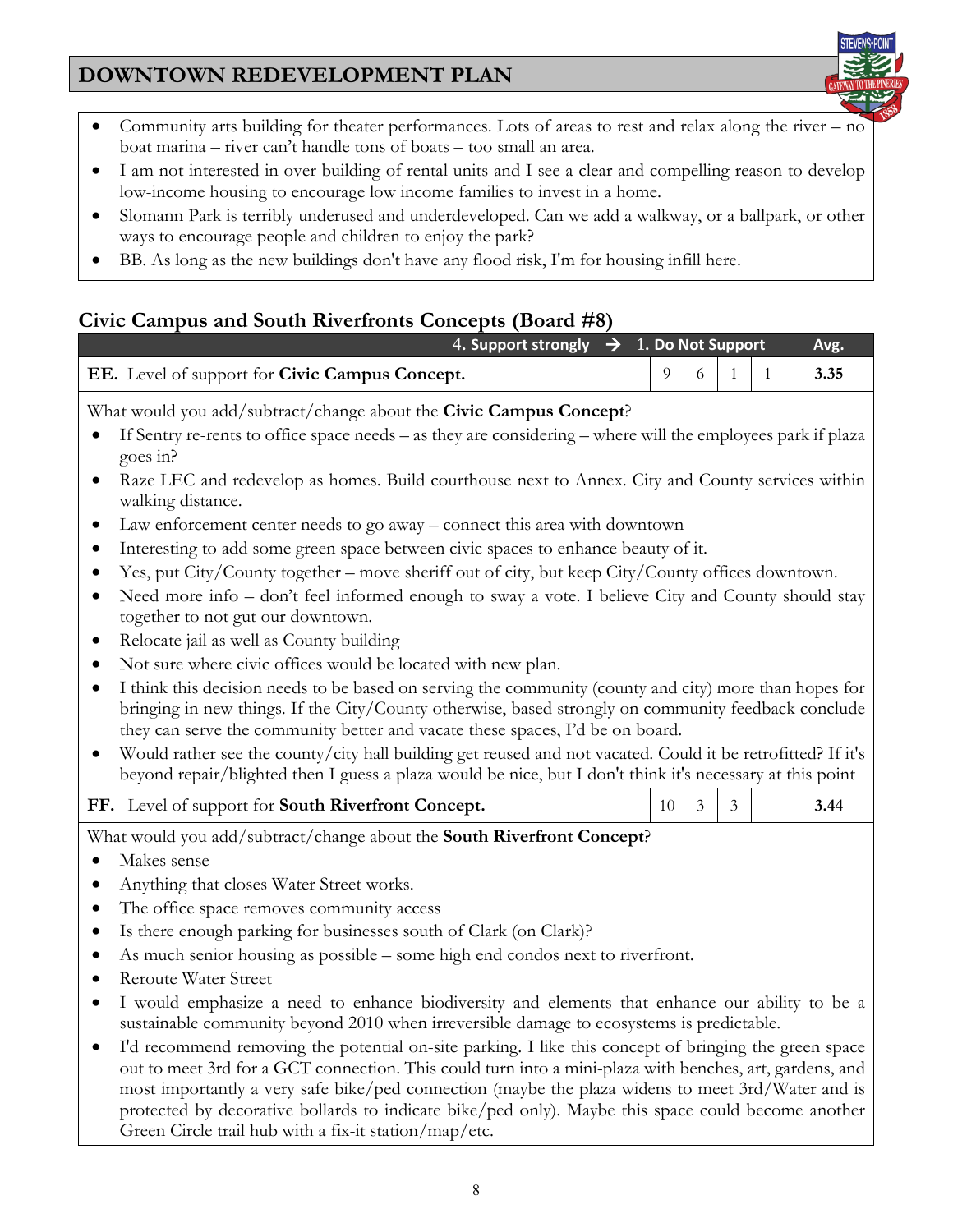| <b>DOWNTOWN REDEVELOPMENT PLAN</b>                          |      |  |
|-------------------------------------------------------------|------|--|
|                                                             |      |  |
| 4. Support strongly $\rightarrow$ 1. Do Not Support         | Avg. |  |
| GG. Level of support for Western Community Gateway Concept. | 3.39 |  |

What would you add/subtract/change about the **Western Community Gateway Concept**?

- Tiny home commune with kayak parking and clotheslines included. Would need to have synergy with upstream Moses Creek kayak parking complete with coffee and coop deliveries.
- Beautiful reuse of currently underutilized space.
- Hope that this could be unique housing, small lot/small house, something fresh that brings a new vibrancy.
- Would be great to include a community/public space tasting room, café to encourage public traffic
- NO place to purchase groceries as much larger apartments as possible with parking behind and not next to the river (1,500 sq foot minimum)
- I like the trail connections. It would be ideal to only build one new street however, reducing long-term infrastructure liability. Maybe density can be increased with the focus on one street only and trails serving all units

# **TRANSPORTATION OPPORTUNITIES (BOARDS 9-12)**

#### **Transportation Opportunities (Board #9)**

Conversion of the one-way pairs to two-way traffic will enhance circulation flow throughout the Downtown, and the excess right-of-way can be used for additional on-street parking and improved pedestrian and bicycle amenities.

| 4. Support strongly $\rightarrow$ 1. Do Not Support         |     |                |               |               | Avg. |
|-------------------------------------------------------------|-----|----------------|---------------|---------------|------|
| <b>HH.</b> Level of support for <b>Water Street North</b> . | 17  | $\mathcal{E}$  |               |               | 3.85 |
| Н.<br>Level of support for <b>Clark Street</b> .            | 12. | 8              |               |               | 3.60 |
| Level of support for Water Street South.<br>JJ.             | 17  | $\mathcal{E}$  |               |               | 3.85 |
| KK. Level of support for Center Point Drive.                | 17  | 4              |               |               | 3.81 |
| LL. Level of support for Briggs Street and Church Street.   | 13  | $\mathcal{E}$  |               | $\mathcal{L}$ | 3.42 |
| MM. Level of support for Ellis Street.                      | 13  | $\overline{4}$ | $\mathcal{E}$ |               | 3.50 |
| NN. Level of support for Strongs Street and Church Street.  | 16  | 4              |               |               | 3.80 |

What would you add/subtract/change about the **Transportation Opportunities**?

- It seems like focus will be taken away from Main Street.
- I like the two-way and reducing the roads near the river and redeveloping the ones around old Shopko.
- Support reducing pavement/road diets
- I am concerned that restoring Main and Clark to two-way will make the Centerpoint/Clark/Water too complex. Poor visibility off the bridge.
- Two-way traffic should continue all the way on Clark and Centerpoint at the very least to Division… if not all the way to where they separate now (Main & Clark)
- As it is, many visitors' (conference goers') memory of Stevens Point is not (yet) downtown, but the convention center. Emphasize transit/shuttle connections, including suitable drop-off/pick-up zones. Already important as some conference-goers carpool to hotels (east of 39). Will be more important if regional transit hub stays east of 39, better yet, downtown.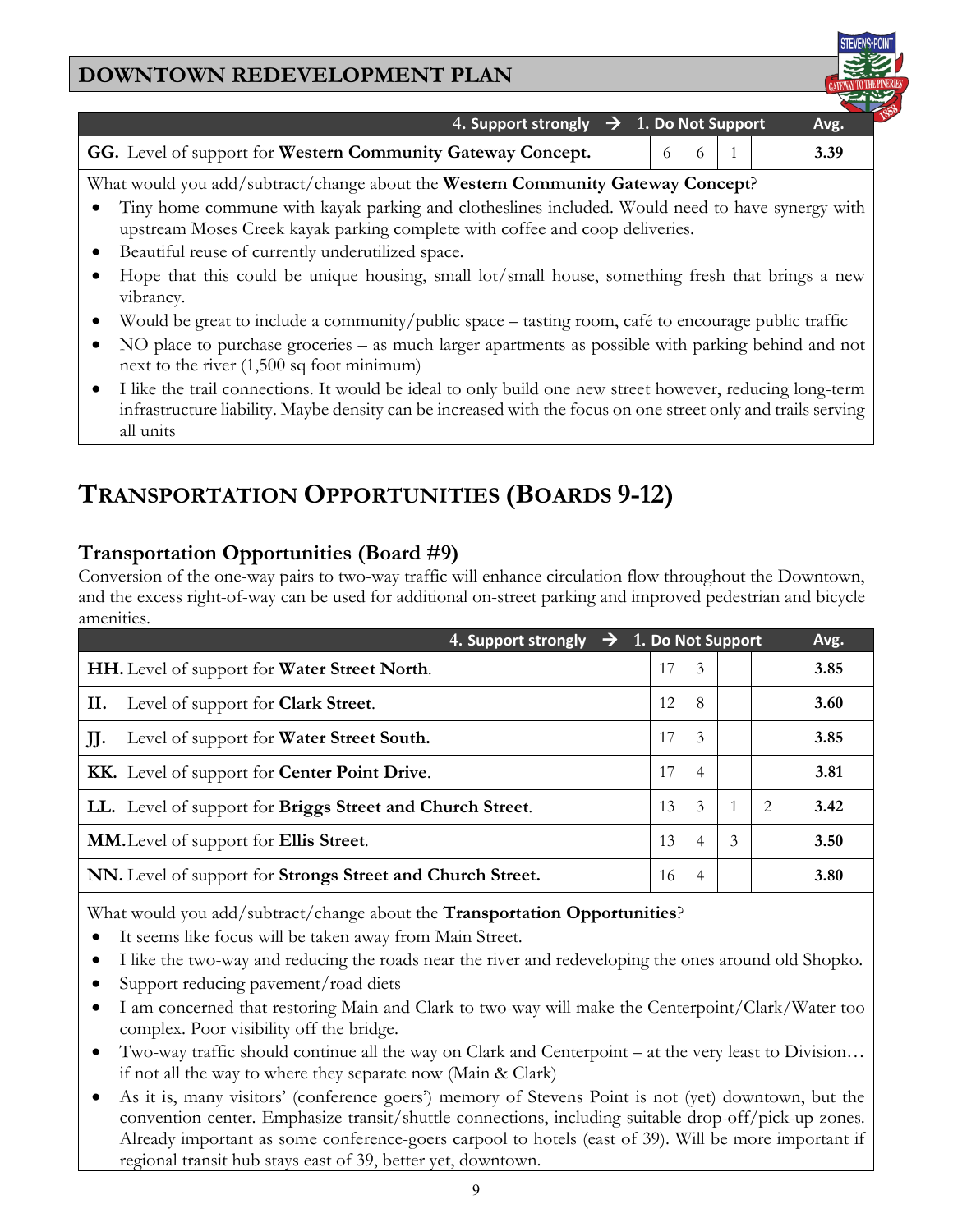- Still concerned about parking for food hub
- Yes, to walking spaces and bike lanes and traffic calming
- Bring new medium size business downtown and match parking needs with transportation needs.
- Need to go all the way to Minnesota
- I am not able to drive so I support enhancement of pedestrian/bike traffic again with a focus on reduction of carbon emissions.
- I love the whole thing!
- Great ideas!
- HH. Parking protected bike lanes would be best for this higher traffic corridor. II. There's no mention of bicycle facilities. Parking protected bike lanes would be best here too. KK. Parking protected bike lanes. MM. I'd recommend against street vacation. What's the purpose? NN. Yes, we need to remove as many one-ways as possible.

## **Water Street Cross Section (Board #10)**

The existing Water Street cross section was built for its previous function as part of US Hwy 10. Current and projected traffic volumes do not require two travel lanes in each direction, creating an opportunity to add onstreet bicycle lanes and parking while also freeing up surplus right-of-way for redevelopment as shown in the two options.

|                                                  | $\frac{1}{2}$ 4. Support strongly $\rightarrow$ 1. Do Not Support |    |  |  |  |      |
|--------------------------------------------------|-------------------------------------------------------------------|----|--|--|--|------|
| <b>OO.</b> Level of support for <b>Option 1.</b> |                                                                   | 10 |  |  |  | 3.00 |
| <b>PP.</b> Level of support for <b>Option2</b> . |                                                                   |    |  |  |  | 2.85 |

What would you add/subtract/change about the **Water Street Cross Sections**?

- I think all space in this section where the future redevelopment may go, should be reclaimed as green space (Chase Bank).
- Make Water Street safe again.
- I like the cycle track and the angled parking.
- Take away on-street parking and increase the grass terraces. (snow storage)
- Access to outdoor activities is vital for Point we need to promote this everywhere possible
- Angled parking would waste potential bike lane/traffic
- I appreciate the designated space for bikes. Berms and separation between roads and bike lanes are best for safety and increased use.
- Angle parking next to large vehicles is a problem, especially when one needs to back into traffic.
- Not sure there is a need for parking on both sides of the street.
- I would endorse opportunities to enhance access to the river.
- Add cycle track to Option 1.
- PP. This is almost excellent! It's definitely better than Option 1 since it slows the cars down further with angled parking and the cycle track allows for much better protection for bicyclists and pedestrians on the West side. It would be very easy to add the needed cyclist protection on the East side as well by flip flopping the parking lane and the bike lane to make it a parking protected bike lane. The cost difference is negligible. Also, with all of this additional street parking added the off street lots placed in the Riverfront Connection/West Downtown Concept may be unnecessary and that space can be much more useful as mini-plazas, gardens, greenspace, additional building square footage, etc.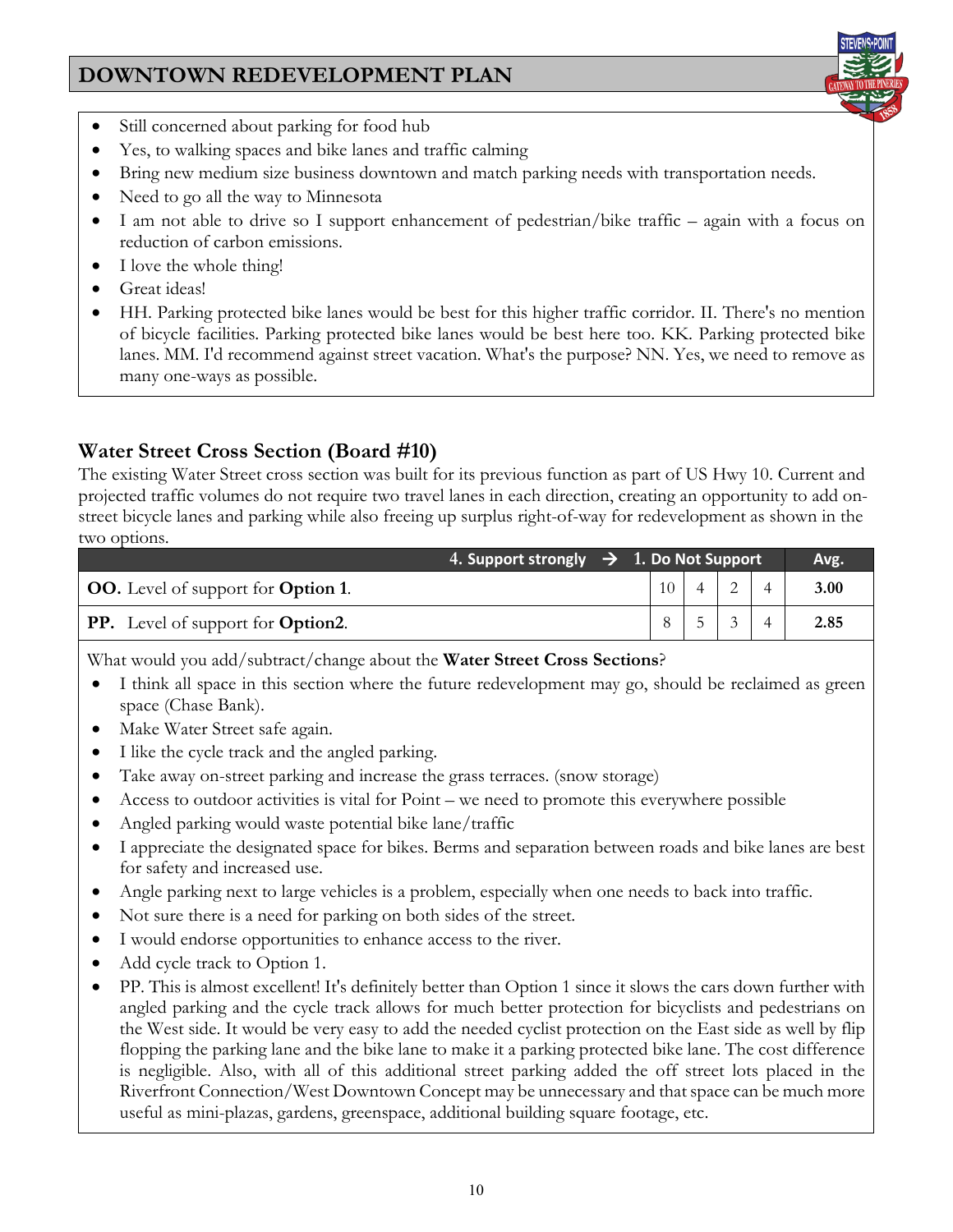

#### **Center Point Drive Cross Section (Board #11)**

The Center Point/Clark Street one-way pair system is also overbuilt for existing and projected traffic. With a return to two-way traffic, either bicycle lanes or on-street parking can be accommodated, but not both as shown in the two options.

|                                                  | 4. Support strongly $\rightarrow$ 1. Do Not Support | Avg. |  |        |
|--------------------------------------------------|-----------------------------------------------------|------|--|--------|
| <b>QQ.</b> Level of support for <b>Option 1.</b> |                                                     |      |  | 2 3.25 |
| <b>RR.</b> Level of support for <b>Option 2.</b> |                                                     |      |  | 2.76   |

What would you add/subtract/change about the **Center Point Drive Cross Sections**?

- Provides green space potential and street parking that may reduce need for other parking lots.
- I would prefer bike lanes on each side of the street
- I believe street parking is needed
- I love the bike lane with a buffer. A raised buffer would be great. Having no bike lane would maintain/increase confusion where bikes go – sidewalk? (no) road? (maybe…)
- Encourage walking, biking as much as possible
- QQ. This concept says, "Don't ride your bike here and walking is only slightly safer." This is barely an improvement from the current cross section. RR. This concept is better but 11 ft travel lanes aren't necessary since the goals is to slow the cars to build transportation equity. Due to the correlation between large lane widths and higher car speeds, NACTO's Urban Street Design Guide highlights that "Lane widths of 10 feet are appropriate in urban areas and have a positive impact on a street's safety without impacting traffic operations." The downtown is the most important place to empower people to walk, bike, and use transit and the City has and will further exemplify complete streets approaches. I'd recommend the following X-section within the 59ft ROW (from south to north): sidewalk (6'), curb&gutter (2'), bike lane (6'), travel lane (10'), travel lane (10'), parking lane (8'), buffer strip for doors (3'), bike lane (6'), curb&gutter (2'), sidewalk (6'). It's more efficient and safer to have one way bike lanes on each side as opposed to the two-way cycle track. Since the bike lanes would cover both sides in my proposal these act as a buffer to pedestrians from the travel lanes and thus the sidewalks don't need to be wide at all. Since the Lullaby site sees a need for potential street parking, I think a parking protected bike lane makes sense on the north side.

#### **Clark Street Cross Section (Board #12)**

Even with a return to two-way traffic, Clark St. can continue to support parking on both sides of the street.

| 4. Support strongly $\rightarrow$ 1. Do Not Support                                          |    |   |  |  | Avg. |  |
|----------------------------------------------------------------------------------------------|----|---|--|--|------|--|
| <b>SS.</b> Level of support for <b>Option 1.</b>                                             | 10 | 8 |  |  | 3.47 |  |
| What would you add/subtract/change about the Clark Street Cross Section?                     |    |   |  |  |      |  |
| Bike lane?                                                                                   |    |   |  |  |      |  |
| • Looks good to me.                                                                          |    |   |  |  |      |  |
| • I would not have on-street parking, and would add bike lanes                               |    |   |  |  |      |  |
| • Where right-turn on red is available; parked cars block vision of oncoming cars            |    |   |  |  |      |  |
| How about a three-lane and bike lanes? Are we otherwise ensuring bike routes to the existing |    |   |  |  |      |  |
| commercial?                                                                                  |    |   |  |  |      |  |

- Good as long as it accommodates snow removal perhaps parking on one side only.
- Make it two-way to Rogers Street
- Yes, this needs to become two-way. With 71ft of ROW why would bicycle facilities get left out in a full reconstruct? Further, 12ft travel lanes are unnecessary and 10ft should be used to slow cars and comfortably allow other uses. Here's the x-section I propose within the 71ft ROW (from south to north):